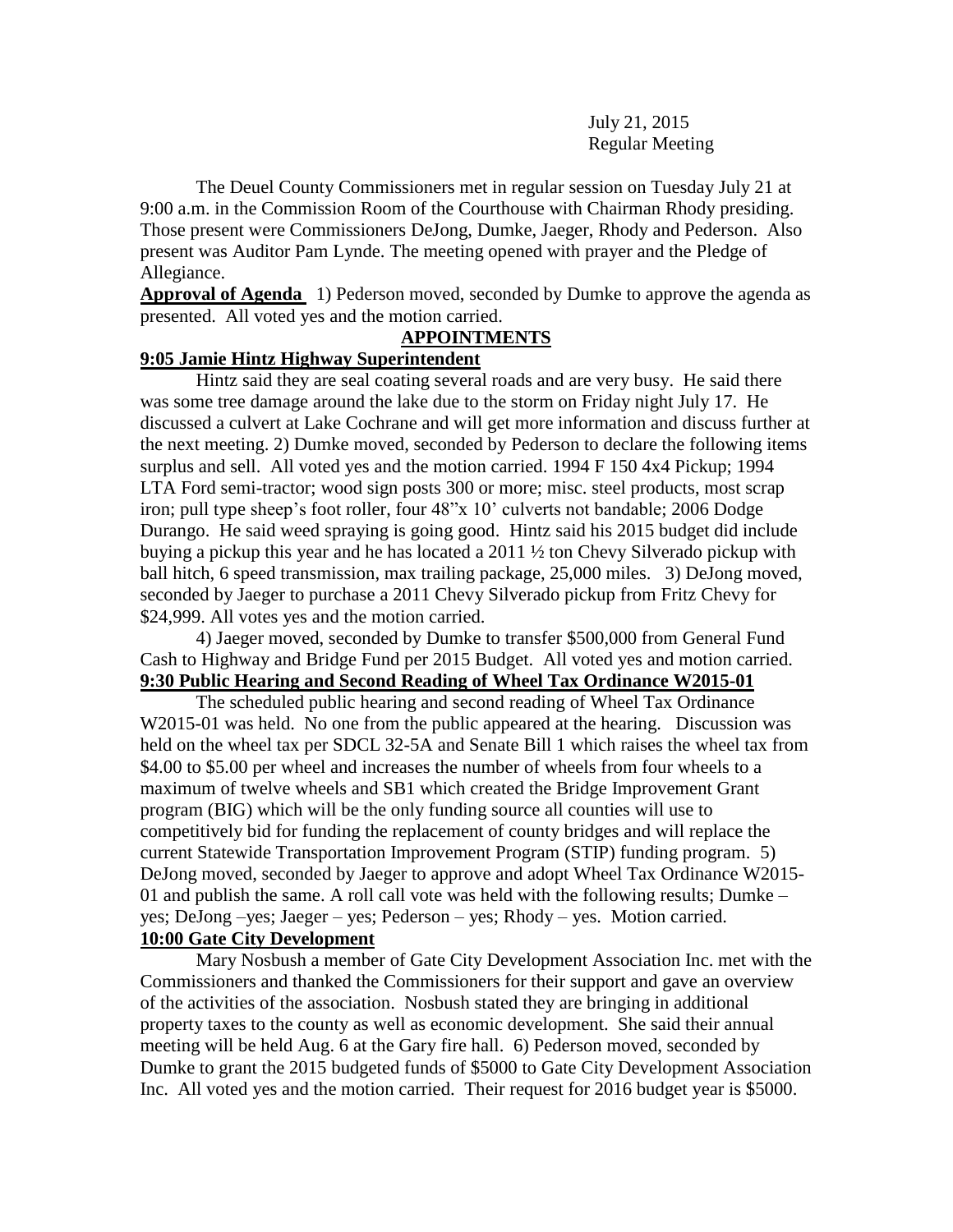#### **10:30 Jayme Gross Web Page**

Gross met with the Commissioners and talked about updating and further development of the county web site. He said they have developed web sites for several businesses in the area and have done website hosting.

## **11:00 Drainage**

7) Dumke moved, seconded by Pederson to adjourn as County Commission and reconvene as the Drainage Board. All voted yes and motion carried. Heath Peterson, on behalf of Tim Peterson, presented an application to drain on the NW1/4 13-116-49 with the water flowing to the north and east to a natural drainway. He stated they will be using five, six, eight, twelve and ten inch tile sizes. He had secured the sign off of adjoining landowner and had the wetland determination on the above described property. 8) Pederson moved, seconded by Dumke to approve and issue drainage permit #D15-17 to Tim Peterson/Heath Peterson on the above described property. All voted yes and the motion carried.

# **11:15 Drainage**

John Collins, member/agent for AOC Farms, presented an application to drain on the  $E1/2$  of 14-117-49 with the water flowing east and north to natural drainway on his own land. He had the wetland determination for the land. 9) Jaeger moved, seconded by DeJong to approve and issue Drainage Permit #D15-18 on the above described property to AOC Farms, LLC John Collins, Agent. All voted yes and the motion carried.

# **11:30 Drainage**

Calvin Musch made application to drain on the NW1/4 of 14-117-49 with the water flowing to the east into natural drainway. He is doing the project in conjunction with John Collins drainage project on the W1/2 of section 14. He had the wetland determination and had the adjoining landowner sign off on the project. 10) DeJong moved, seconded by Rhody to approve and issue Drainage Permit #D15-19 on the above described property to Calvin Musch. All voted yes and the motion carried. 11) Jaeger moved, seconded by Pederson to adjourn as Drainage Board and reconvene as County Commission. All voted yes and the motion carried.

# **11:45 EM Director Cory Borg**

Borg met with the Commissioners to talk about the possibility of applying for a Homeland Security grant for five hand held Motorola digital radios at a cost of \$10,000. He said a battery and charger would come with each radio. The grant would be an 80-20 match. 12) Dumke moved, seconded by Pederson to apply for the Homeland Security Grant in the amount of \$10,000 for radios. All voted yes and the motion carried. 13) Pederson moved, seconded by Jaeger to purchase three bullet proof vests with grant funds in the amount of \$3,749.95. All voted yes and the motion carried. He said the jail in Sisseton will house prisoners at \$60 per day. Commissioners were favorable in doing that if a contract would be received. He talked about the need to purchase body cameras for Sheriff's Dept. with price being \$895.00 per camera. Commissioners said they will discuss further at the next meeting.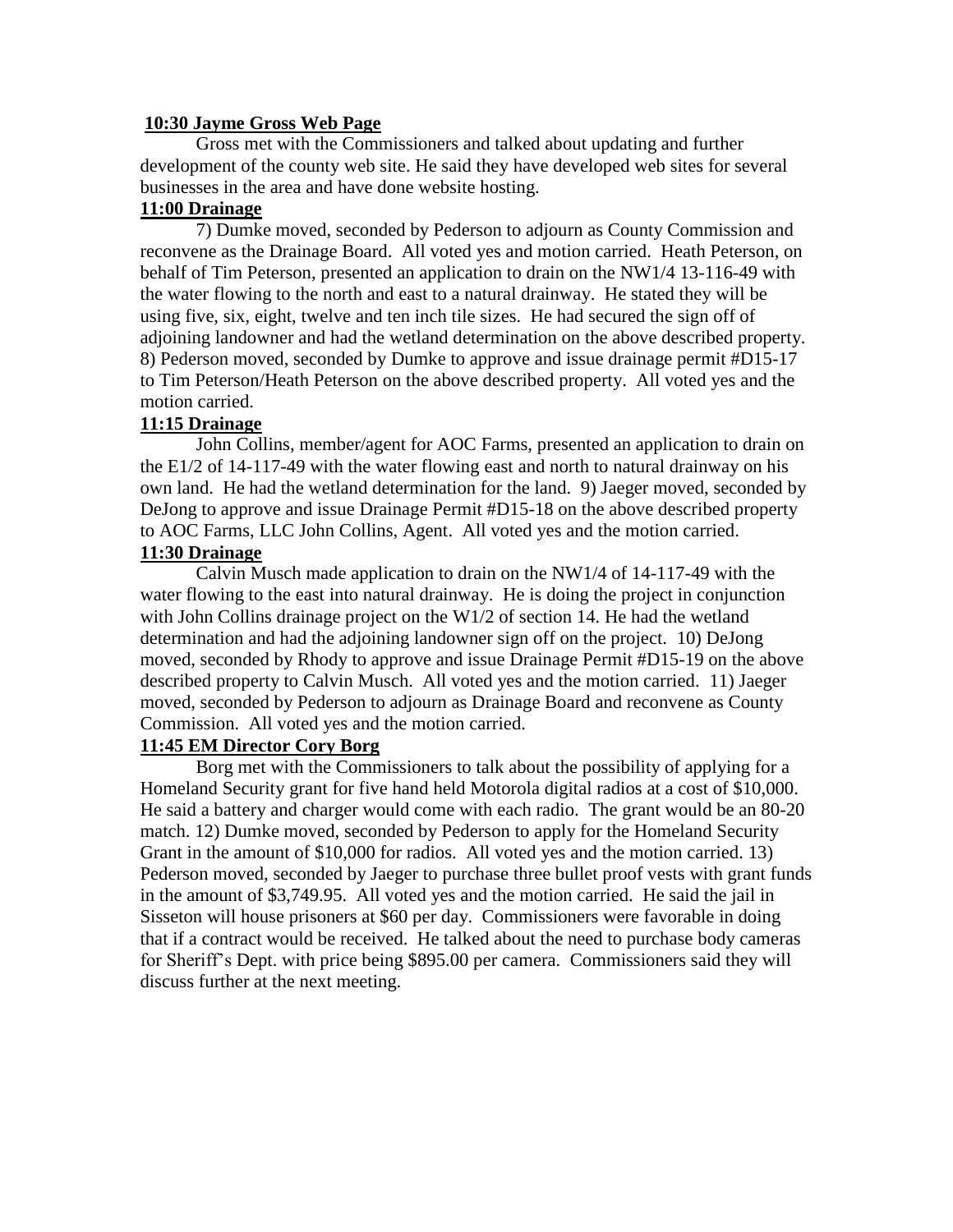#### **OLD BUSINESS**

The County tax deed property in Gary located at Lot 2 Block 2 Harris 1<sup>st</sup> Addition was brought off the table for discussion. It will be discussed again at the next regular meeting.

A request for payment of a bill from Human Service Agency in Watertown was brought off the table for discussion. No decision was made on the request but will be discussed at the July 28 meeting.

### **NEW BUSINESS**

#### **Warrants**

14) DeJong moved, seconded by Dumke to approve warrants paid early. All voted yes and the motion carried. AT&T 99.79 EM Cell Phone; Ottertail Power \$1196.27 Utility, Century Link \$929.15 911 Trunk Lines, DNB National Bank \$20,700.28 Semi-Annual Project Payment, SD Dept. of Labor \$3,217.50 Unemployment, Directnic \$27,36 Domain Name Renewal, DCN Insurance \$200 Sheriff's Office Notary Bonds.

## **Personnel, Letter of Agreement 1st Dist. and County, Travel, Surplus Items**

Auditor Lynde requested hiring a full time person in her office. 15) DeJong moved, seconded by Dumke to approve advertising for full time personnel in the Auditor's Office. All voted yes and the motion carried.

16) Dumke moved, seconded by DeJong to approve and sign the Letter of Agreement between Deuel County and First District Association of Local Governments to perform work activities for the Deuel County Emergency management PDM Plan. All voted yes and the motion carried.

 17) Pederson moved, seconded by Rhody to approve travel request of Director of Equalization Office to attend workshop July 23 in Aberdeen and for county officials to attend convention in Pierre. All voted yes and motion carried.

#### **Plat**

18) Jaeger moved, seconded by Pederson to approve Plat of Wells Addition located in the N1/2N1/2 32-116-49 and Resolution #15-20. All voted yes and motion carried.

### **RESOLUTION**

**#15-20**

BE IT RESOLVED by the Board of County Commissioners of Deuel County, South Dakota, that the plat entitled: **"Wells Addition Located in the North Half of the North Half of Section 32, Township 116 North, Range 49 West of the 5th P.M., in the County of Deuel, South Dakota"** which has been submitted for examination pursuant to law, and it appearing that all taxes and special assessments have been paid and that such plat and the survey thereof have been made and executed according to law, the plat is hereby approved, and the County Auditor is hereby authorized and directed to endorse on such plat a copy of this Resolution and certify the same.

Dated this 21st day of July, 2015.

\_\_\_\_\_\_\_\_\_\_\_\_\_\_\_\_\_\_\_\_\_\_\_\_\_\_\_\_\_\_\_

Chairman, Board of County Commissioners Deuel County, South Dakota

\_\_\_\_\_\_\_\_\_\_\_\_\_\_\_\_\_\_\_\_\_\_\_\_\_\_\_

ATTEST: